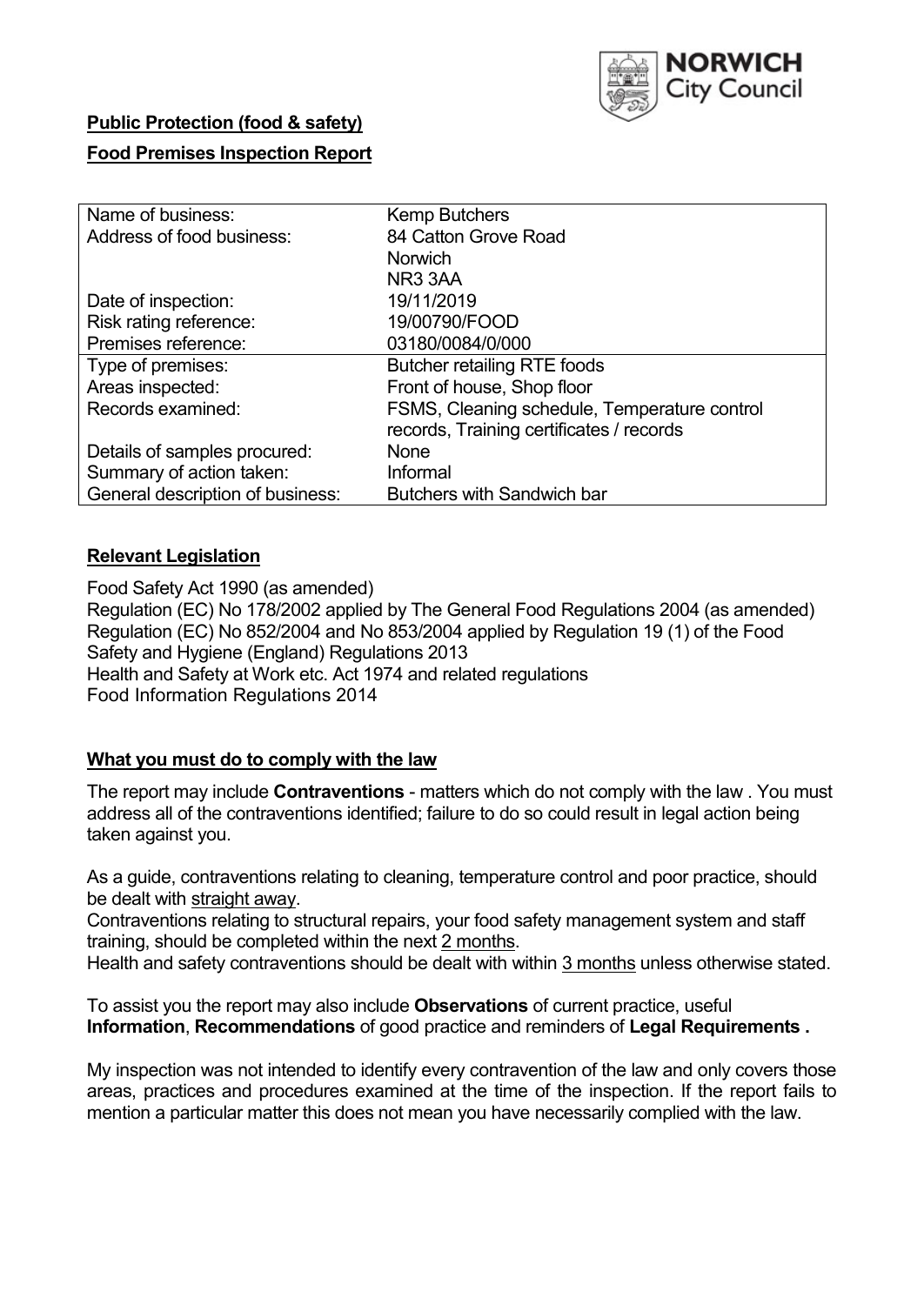# **FOOD SAFETY**

### **How we calculate your Food Hygiene Rating:**

The food safety section has been divided into the three areas which you are scored against for the hygiene rating: 1. food hygiene and safety procedures, 2. structural requirements and 3. confidence in management/control procedures. Each section begins with a summary of what was observed and the score you have been given. Details of how these scores combine to produce your overall food hygiene rating are shown in the table.

| <b>Compliance Area</b>                     |          |    |           | <b>You Score</b> |                |    |           |    |                |  |
|--------------------------------------------|----------|----|-----------|------------------|----------------|----|-----------|----|----------------|--|
| <b>Food Hygiene and Safety</b>             |          |    | 0         | 5.               | 10             | 15 | 20        | 25 |                |  |
| <b>Structure and Cleaning</b>              |          |    | $\Omega$  | 5                | 10             | 15 | 20        | 25 |                |  |
| Confidence in management & control systems |          |    | $\bf{0}$  | 5                | 10             | 15 | 20        | 30 |                |  |
|                                            |          |    |           |                  |                |    |           |    |                |  |
| <b>Your Total score</b>                    | $0 - 15$ | 20 | $25 - 30$ |                  | $35 - 40$      |    | $45 - 50$ |    | > 50           |  |
| Your Worst score                           | 5        | 10 | 10        |                  | 15             |    | 20        |    | $\blacksquare$ |  |
|                                            |          |    |           |                  |                |    |           |    |                |  |
| <b>Your Rating is</b>                      | 5        | 4. | 3         |                  | $\overline{2}$ |    |           |    | 0              |  |

Your Food Hygiene Rating is 5 - a very good standard



# **1. Food Hygiene and Safety**

Food Hygiene standards are excellent. You demonstrated full compliance with legal requirements. You have safe food handling practices and procedures and all the necessary control measures to prevent cross-contamination are in place. **(Score 0)**

## Contamination risks

**Observation** I was pleased to see you were able to demonstrate effective controls to prevent cross-contamination.

## Hand-washing

**Observation** I was pleased to see hand-washing was well managed.

#### Personal Hygiene

**Observation** I was pleased to see that standards of personal hygiene were high.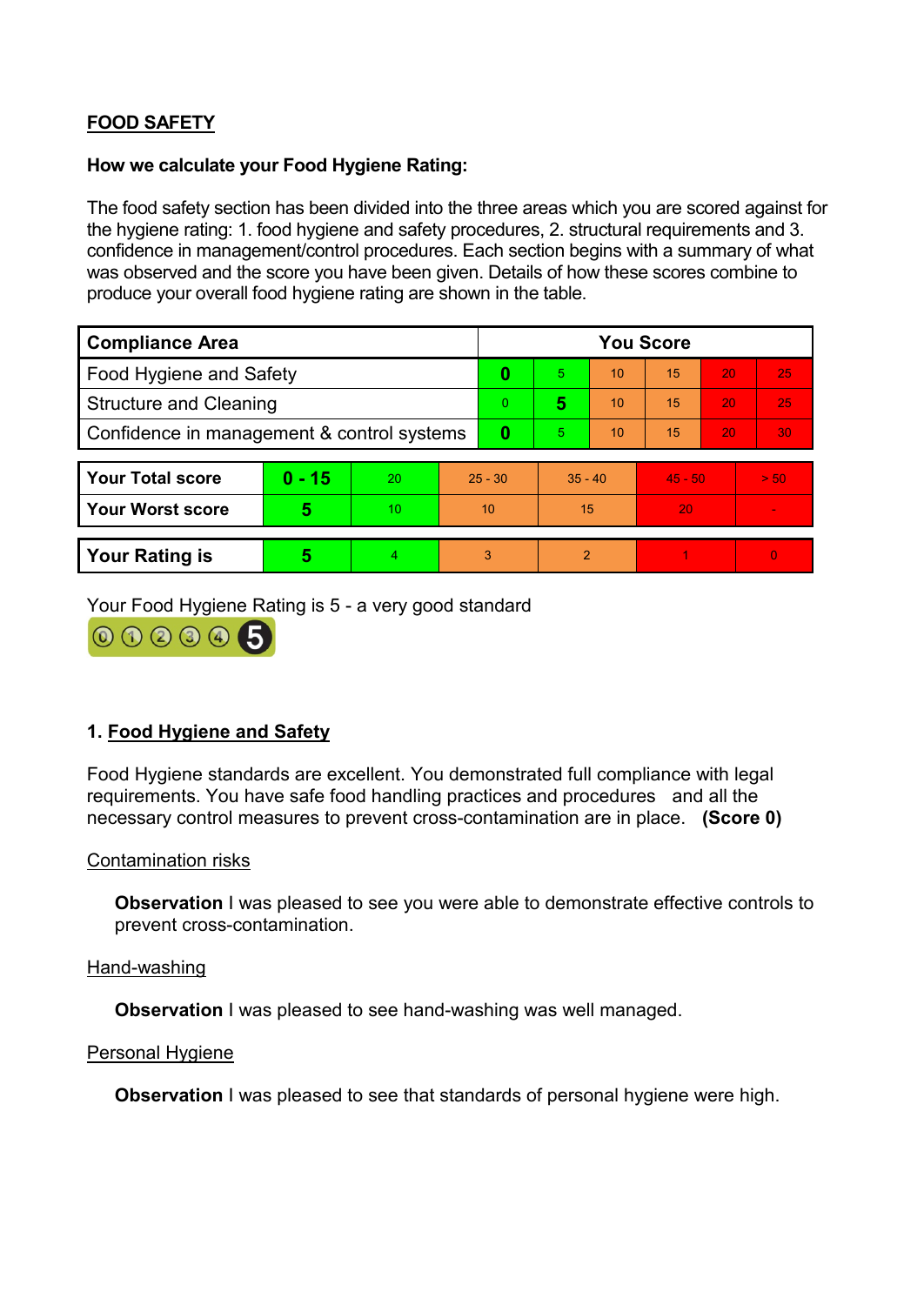## Temperature Control

**Observation** I was pleased to see you were able to limit bacterial growth and/or survival by applying appropriate temperature controls at points critical to food safety and that you were monitoring temperatures.

# **2. Structure and Cleaning**

The structure facilities and standard of cleaning and maintenance are all of a good standard and only minor repairs and/or improvements are required. Pest control and waste disposal provisions are adequate. The minor contraventions require your attention. **(Score 5)**

## Cleaning of Structure

**Contravention** The following items were dirty and require more frequent and thorough cleaning:

• flooring under equipment

**Observation** The premises had been well maintained and the standard of cleaning was good.

## Cleaning of Equipment and Food Contact Surfaces

**Contravention** The following items are dirty and must be cleaned:

• chest freezer needs defrosting

## Cleaning Chemicals / Materials / Equipment and Methods

**Observation** I was pleased to see that the premises was kept clean and that your cleaning materials, methods and equipment were able to minimise the spread of harmful bacteria between surfaces.

## Pest Control

**Observation** I was pleased to see that the premises was proofed against the entry of pests and that pest control procedures were in place.

# **3. Confidence in Management**

A food safety management system is in place and you comply fully with the law. Hazards to food are understood properly controlled managed and reviewed. Your records are appropriate and being maintained. All your staff are suitably supervised and trained. You have a very good track record. **(Score 0)**